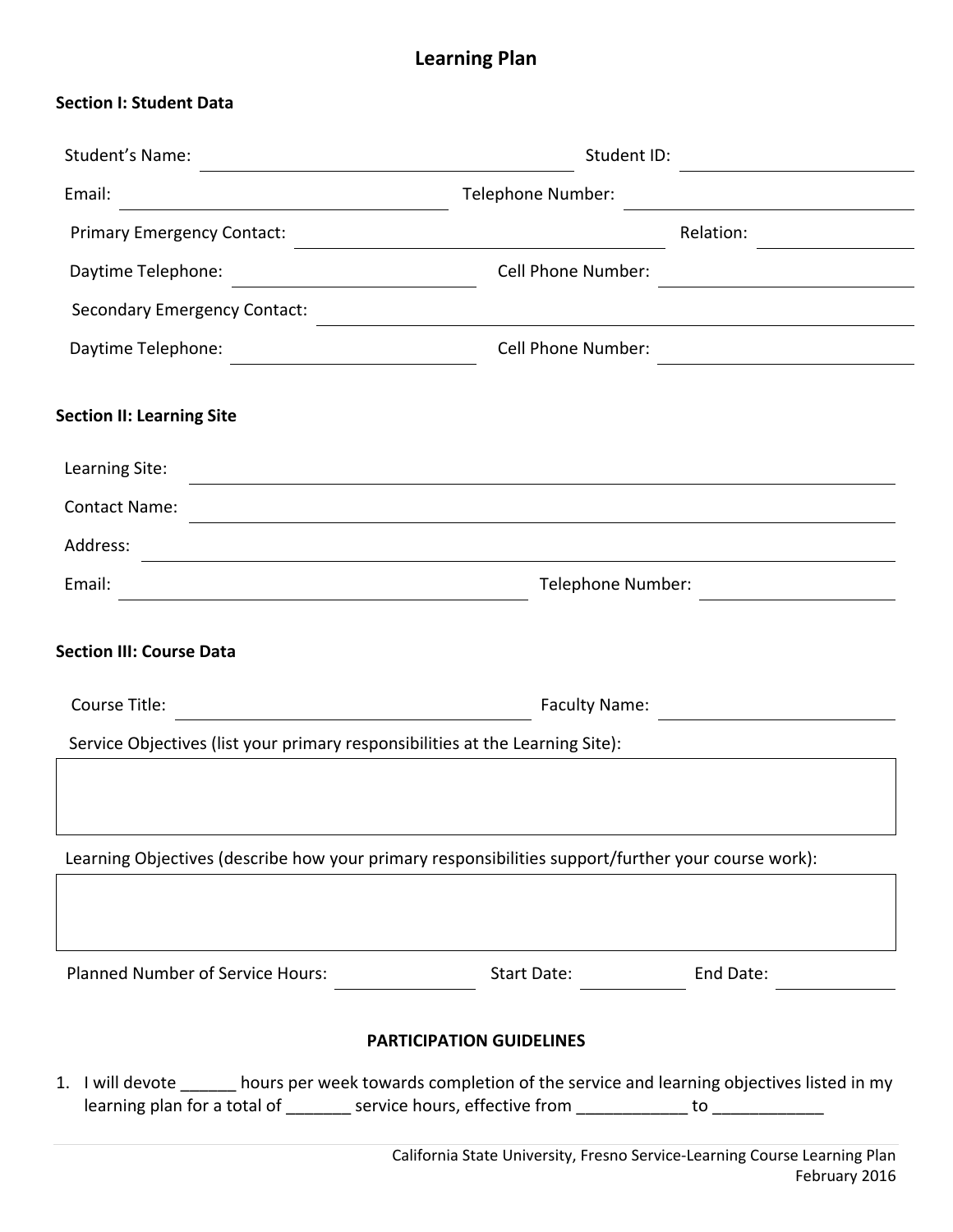("learning activity"). I agree to complete any paperwork and orientations required by my professor or site supervisor as part of this learning activity.

- 2. I understand and acknowledge that there are potential risks associated with this learning activity, some of which may arise from (a) my assigned tasks and responsibilities, (b) the location of the learning activity, (c) the physical characteristics of the Learning Site, (d) the amount and type of criminal activity or hazardous materials at or near the location of the learning activity, (e) any travel associated with the learning activity, (f) the time of day when I will be present at the Learning Site, (g) the criminal, mental and social backgrounds of the individuals I will be working with or serving, and (h) the amount of supervision I will receive. I further understand and acknowledge that my safety and well being are primarily dependent upon my acting responsibly to protect myself from personal injury, bodily injury or property damage.
- 3. Being aware of the risks inherent in this learning activity, I nonetheless voluntarily choose to participate in this learning activity. I understand that I may stop participating if I believe the risks become too great.
- 4. While participating in this learning activity, I will **(a)** exhibit professional, ethical and appropriate behavior; **(b)** abide by the Learning Site's rules and standards of conduct, including wearing any required personal protective equipment; **(c)** participate in all required training; **(d)** complete all assigned tasks and responsibilities in a timely and efficient manner; **(e)** request assistance if I am unsure how to respond to a difficult or uncomfortable situation; **(f)** be punctual and notify the Learning Site if I believe I will be late or absent; and **(g)** respect the privacy of the Learning Site's clients.
- 5. While participating in this learning activity, I will not **(a)** report to the Learning Site under the influence of drugs or alcohol; **(b)** give or loan money or other personal belongings to a client; **(c)** make promises to a client I cannot keep; **(d)** give a client or representative a ride in my personal vehicle; **(e)** engage in behavior that might be perceived as harassment of a client or Learning Site representative; **(f)** engage in behavior that might be perceived as discriminating against an individual on the basis of their age, race, gender, sexual orientation, physical and/or developmental or intellectual capacity or ethnicity; **(g)** engage in any type of business with clients during the term of my placement; **(h)** disclose without permission the Learning Site's proprietary information, records or confidential information concerning its clients; or **(i)** enter into personal relationships with a client or Learning Site representative during the term of my placement. I understand that the Learning Site may dismiss me if I engage in any of these behaviors.
- 6. I agree to contact the University's Administrator of Environmental Health and Safety, Risk Management & Sustainability at (559) 278‐6910 if I believe I have been discriminated against, harassed or injured while engaged in this learning activity. Please call Campus Police after hours 278‐8400.
- 7. I understand and acknowledge that neither the University nor the Learning Site assumes any financial responsibility in the event I am injured or become ill as a result of my participating in this learning activity. I understand that I am personally responsible for paying any costs I may incur for the treatment of any such injury or illness. I acknowledge that the University recommends that I carry health insurance.